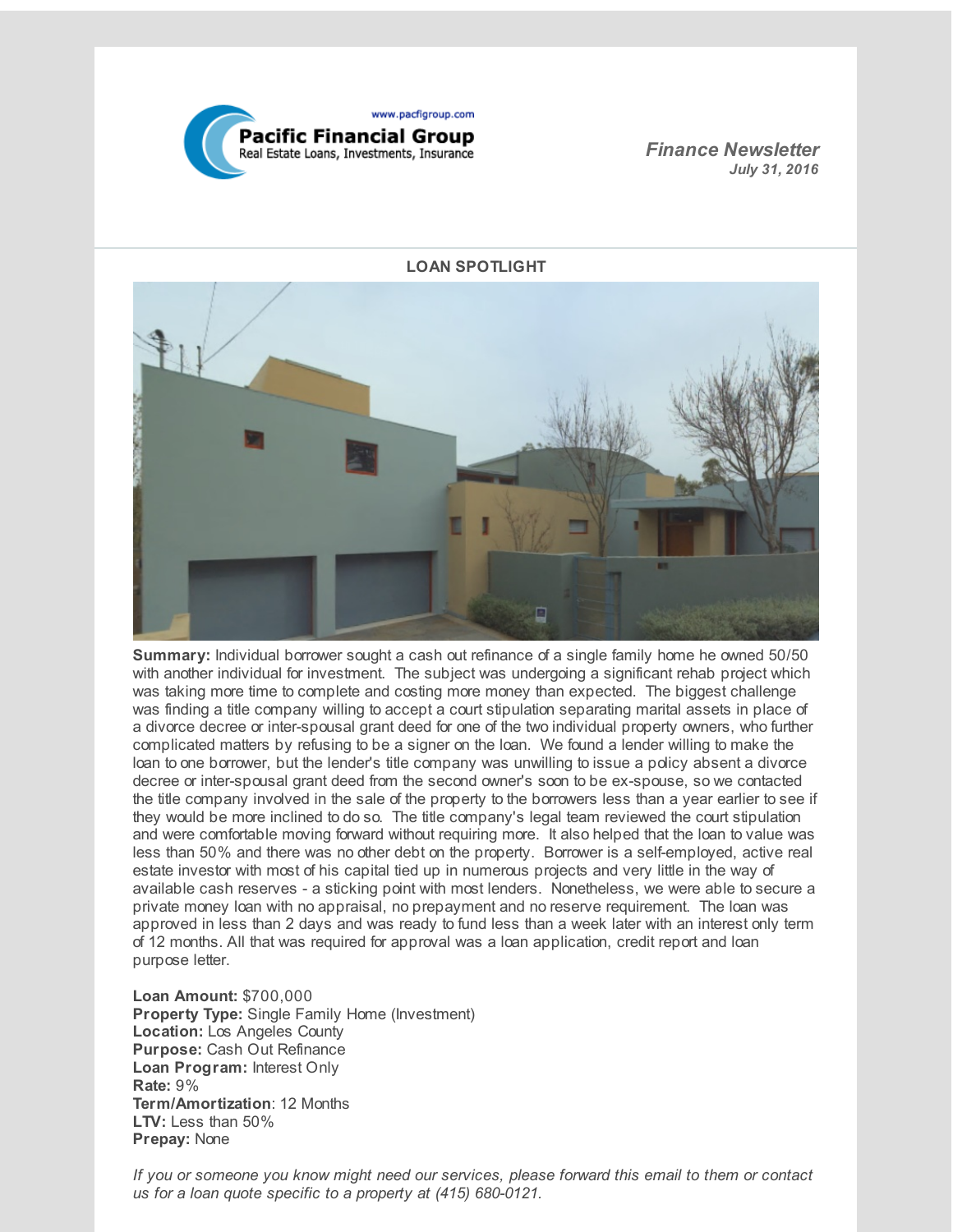*Ask us about our low cost apartment loans and our generous referral fees for 5+ multifamily and commercial real estate loans!*



## **ABOUT OUR SERVICES**

Pacific Financial Group is a full-service brokerage firm dedicated to providing clients with real estate loans, investment advice, financial planning and insurance services. Our success is the result of our client-focused commitment, professional integrity, industry and market knowledge and unique private banking approach to understanding the financial needs of our clients and delivering specifically tailored solutions. **Visit our website to obtain additional information about the types of [investment](http://r20.rs6.net/tn.jsp?f=001SoqyszVrLq2v-igpa_57o8rk9UZRrAeYBwRdgQ3tZCErMsm_Tp81iVFKs_qTSGKcPRoCnPxqqlRfK7ohESHgPjAODXW1I9rKWk3Yf26NSEYoodpGD9mdwXI4TA6aAeB8eVyF32NupMuucKmuRPlg91viSGozhjK-oqSOL0vsHQ2cujCVubPxvzufK-k1R5HSaXWH50X3-5w=&c=&ch=) advice and [insurance](http://r20.rs6.net/tn.jsp?f=001SoqyszVrLq2v-igpa_57o8rk9UZRrAeYBwRdgQ3tZCErMsm_Tp81iVFKs_qTSGKc6XDHixoEkKwLEHch8iZ2SjnflHrGl7oapYtb0DDwvtgfdPfWCjBkcy8B0v2p55mD90BTlz-jZECqKUIm_HvSuNPtnvJdqjnYTn4FZDXsx0IUV5PKIrVFHDI1C0IxJS-cleXXzjLRtRQ=&c=&ch=) services we offer.**

## **APARTMENT LOAN PROGRAMS**

**Hot Money: We offer low cost apartment loans from \$500K & up in California. No origination fees, no lender fees and capped closing costs!**

We are pleased to provide access to a large selection of 5+ unit multi-family loan programs from which to choose so you are assured of finding one that is best suited to meet your particular investment objectives. Drawing from our diverse pool of capital sources, your loan program options are limitless. **Visit our website to obtain additional [information](http://r20.rs6.net/tn.jsp?f=001SoqyszVrLq2v-igpa_57o8rk9UZRrAeYBwRdgQ3tZCErMsm_Tp81iVFKs_qTSGKcPeR7yWrbxWvE0NBErFGLjQdsh8sojXiN3xbFCpJ9TtrmJGJX6bLn0frxu-nvhXiO58efT3CKNYFP2v9ZtDFcyhBip8K_jFY7NiF1Tprb9EvjTIENZeScxRjYeY0skm88Yl2YiVH85cg=&c=&ch=) about available apartment loan programs and interest rates.**

## **COMMERCIAL LOAN PROGRAMS**

**Hot Money: Ask use about CRE loans for properties occupied by marijuana dispensaries or cultivators from \$1MM & up in California. Fixed rate loans with interest rates starting in the mid 6's with 25-30 year amortizations.**

We understand the importance of finding the best available financing to maximize your return on investment and have access to a large selection of commercial loan programs for office, retail, single tenant, self storage, industrial, hospitality, mixed use and owner-occupied commercial buildings, so you are assured of finding one that is best suited to meet your particular investment objectives. Commercial loans are available from a diverse pool of capital sources which include local and regional banks, credit unions, life insurance companies, conduits, pension funds and private investors. **Visit our website to obtain additional information about available [commercial](http://r20.rs6.net/tn.jsp?f=001SoqyszVrLq2v-igpa_57o8rk9UZRrAeYBwRdgQ3tZCErMsm_Tp81iVFKs_qTSGKc7fKEkmT-3u6_tCgroUDq6UFXZXhHatvfp06XWHZxXq7IMhlqCCf1n23Psfrf6RWRBJWFIjvtRPzJyCrrqsABVdlR4HDxzysjlp9sPzizLbegq4H8wgOY_sQYFEZbdc_NTudR1CTShF8=&c=&ch=) loan programs and interest rates.**

## **RESIDENTIAL LOAN PROGRAMS**

We have access to over 30 lenders that offer a variety of loan program options for owner-occupied residences, 2nd homes or 1-4 investment properties. Why limit yourself and deal with one lender when you can have access to a diverse pool of lenders with much more loan program options from which to choose? Below are some of the loan program features currently offered:

- Loans to single member LLC's and revocable trusts
- Stated income and interest only loans
- Debt ratios up to 50%